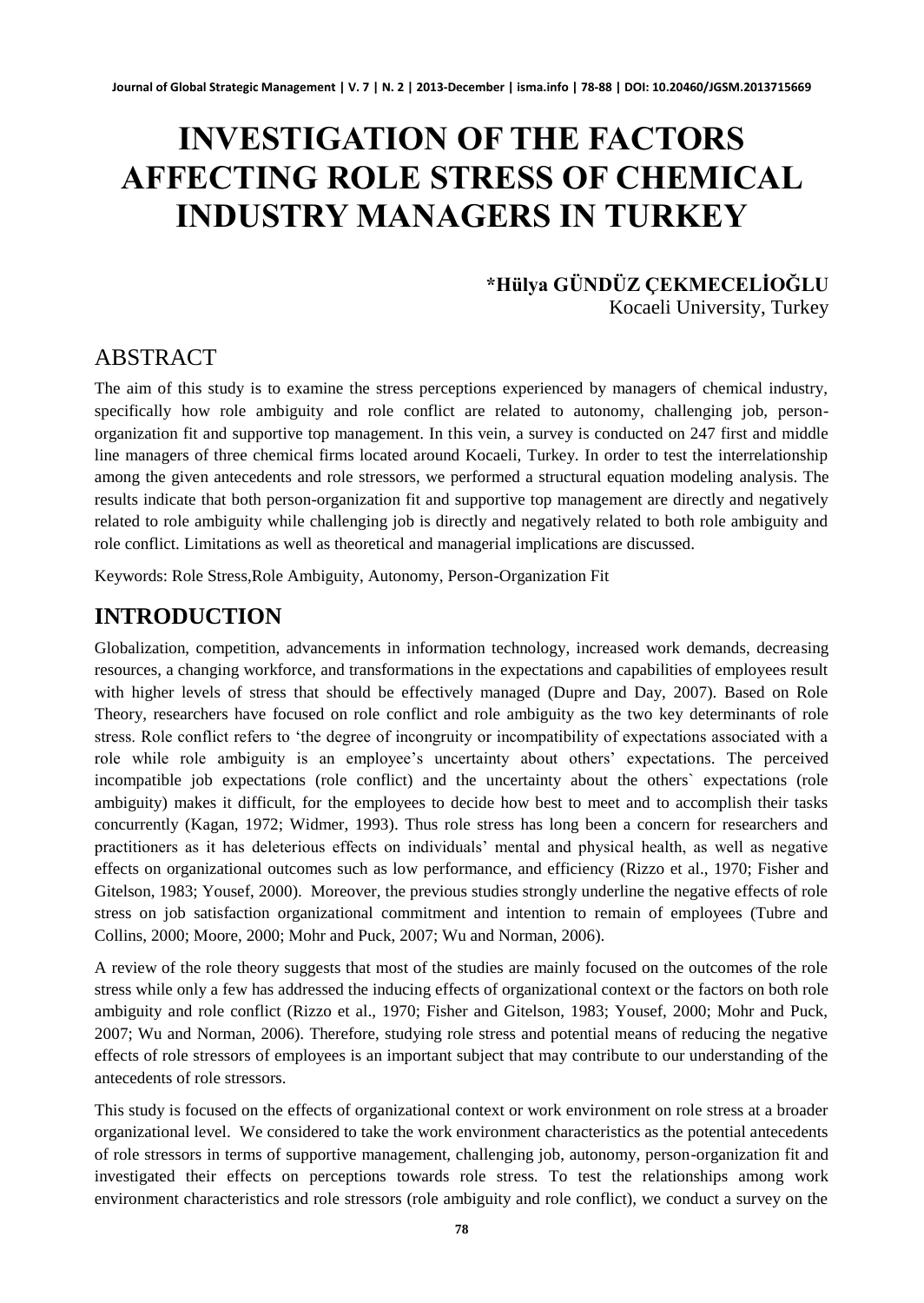**Journal of Global Strategic Management | V. 7 | N. 2 | 2013-December | isma.info | 78-88 | DOI: 10.20460/JGSM.2013715669**

first line and middle managers of three large sized companies operating in chemical industry. We expect the findings of this study to contribute to role theory by addressing the effects of work environment characteristics on perceived role ambiguity and role conflict, from an empirical view.

# **BACKGROUND AND HYPOTHESIS DEVELOPMENT**

#### Role Stressors

Since role stress has significant influences on both individuals and organizations, it has been one of the important subjects in the organizational behavior literature. Based on Role Theory, researchers have focused on role conflict and role ambiguity as the two key determinants of role stress. In their expansive treatment of roles in organizations, Kahn et al. (1964) define role as the activities expected of a person (the role incumbents) in a particular job or position, and stated several forces influencing this role. Firstly, the role is influenced by each of the other roles or positions (referred to as the role set) with which he or she interacts. Secondly, the role set holds various proscriptions and prescriptions that are labeled as the role expectations. Thirdly, members of the role set attempt to induce the role incumbent to bring about the role set's expectations (labeled as the role pressures). Kahn et al. (1964) argue that these pressures give rise to role stress, in the form of role ambiguity and role conflict (Schulz and Auld, 2006; 186.).

Role ambiguity represents a condition resulting from uncertain information about role behavior (Kahn et al., 1964). Uncertainty can arise from complex organizational structures and poor communication with respect to an individual"s duties, authority, and allocation of time to tasks and relationships with others. Thus, according to role theory, ambiguity should increase the probability that a person will be dissatisfied with his role, will experience anxiety, will distort reality and will thus perform less effectively (Rizzo et al., 1970; 151). Role conflict refers to inconsistent job obligations, incompatibility in the requirements of the role or the degree to which work demands from two or more people are incompatible (Rizzo et al., 1970).

Pandey and Kumar (1997) state that role conflict can be divided into three parts: First, individuals experience inter-role conflicts when the expectations associated with different roles which the individual plays are incompatible with one another. For example, the expectations associated with the individual"s role as manager (e.g. to work overtime) may conflict with the expectations engaged with the individual"s role as father or mother (e.g. leave work early). Second, intra-role conflicts are experienced if the different expectations associated with a single role conflict with one another. Third, individuals may also experience person-role conflicts if the expectations associated with one of the individual"s roles are incompatible with the person"s own needs, aspirations, and/or values: a manager, for instance, may be expected to bribe officials in order to acquire contracts which may conflict with his/her values (Mohr and Puck, 2007; 26). Role theory states that, when the behaviors expected of an individual are inconsistent-one kind of role conflict- he will experience stress, become dissatisfied, and perform less effectively than if the expectations imposed on him did not conflict. Role conflict can therefore be seen as resulting from violation of the two classical principles and causing decreased individual satisfaction and decreased organizational effectiveness (Rizzo et al., 1970; 151). In sum, the body of research, conducted in different kind of organizational settings, indicate that high degrees of role ambiguity and role conflict are associated with undesirable consequences for both organization and members (Kahn et al., 1964; Smith, 1957; Gross et al., 1958 Mohr and Puck, 2007; Wu and Norman, 2006; Rizzo et al., 1970; Wu and Norman, 2005;Yang 2010; Tubre and Collins, 2000).

# **The Factors Affecting Role Stress**

The OB indicates that employees" perceptions of the organizational context or work environment are the determinants of employee behaviors such as creativity (Amabile et al, 1996), job satisfaction, intention to leave (Shalley et al., 2000), organizational commitment (Gündüz Çekmecelioðlu, 2011). In general role stress is considered as a negative situation and some researchers claim that the application of mechanistic or classical organizational structure in the form of formalization of practices and processes reduced role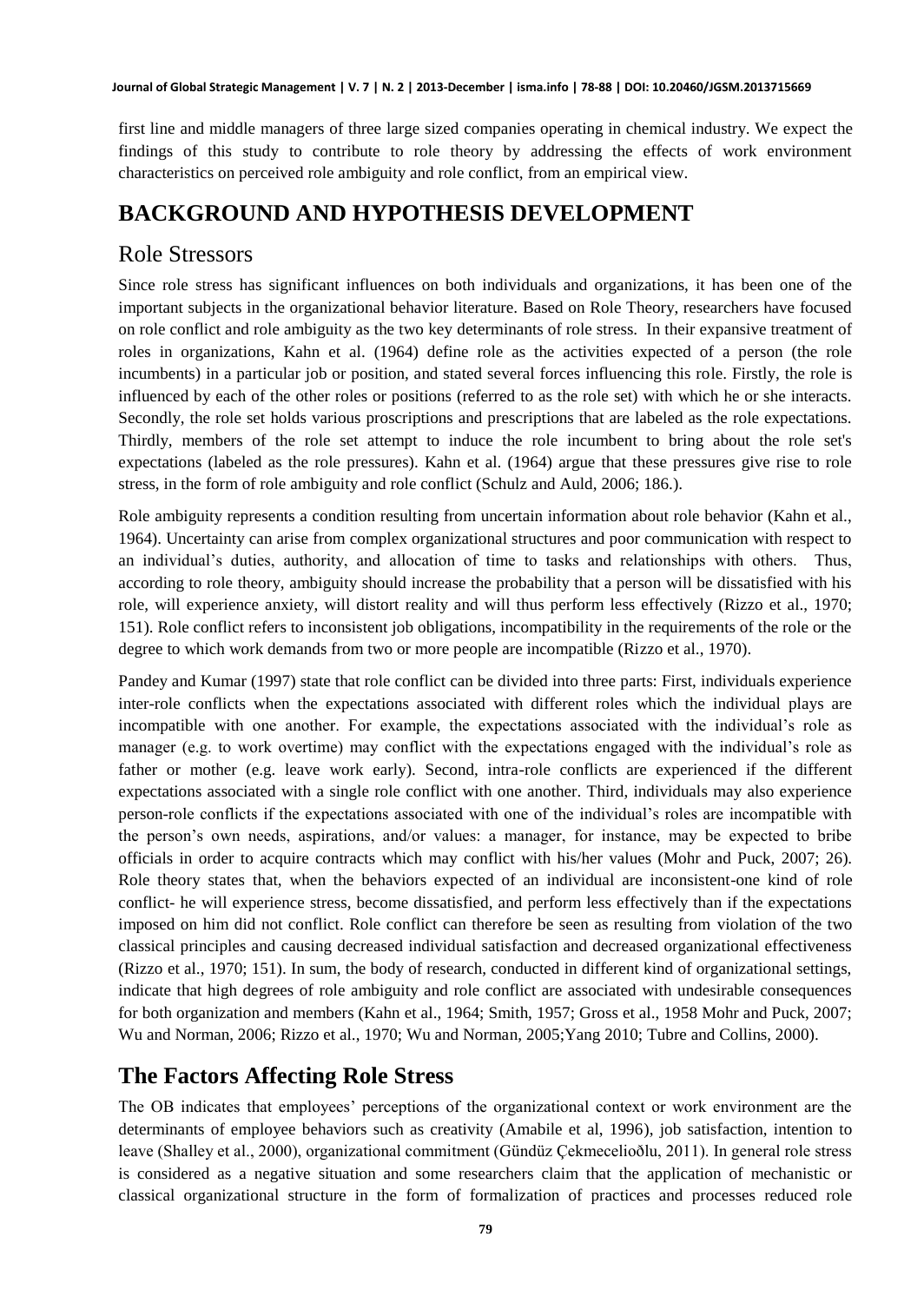ambiguity (House and Rizzo, 1972; Johnson and La France, 1998). On the other hand, literature is abound of contradictory evidence related with the have positive outcomes of role ambiguity under specific circumstances. For instance, Yoshioka, (1990) suggested that role ambiguity facilitated the adaptation to changing conditions, and contributed to managerial and organizational flexibility and increased employee participation. Similarly, Hage and Aiken (1967) came to a conclusion that the more involved professional staff were within the organization, the more likely the organization would have a decentralized power structure and particularly for some occupations, formalization increased role ambiguity (Schulz and Auld, 2006; 186).

In conclusion, in OB literature it is widely held that job characteristics and social relationships (Fisher and Gitelson 1983) or organizational design, structure and individuals" characteristics and communication processes (Kahn et al. 1964) effect role ambiguity. In this study we decided to take the job characteristics as the potential antecedents of role stressors in terms of supportive management, challenging, job, autonomy, person-organization fit and investigated their effects on perceptions towards role stress. These characteristics will be described based on a comprehensive literature review and hypothesis will be developed in the following sections.

### **Supportive Top Management**

Supportive management style allows subordinates to try and fail without fear of reprisals. It also gives them control over their work and the methods they use to accomplish it (Brown and Leigh, 1996). Supportive top managers also keep informed about how employees think and feel about things, also allow employees to make decisions about work on their own, encourage employees to participate in important decisions, to speak up when they disagree. They also explain their actions to employees, help employees solve work-related problems and encourage them to develop new skills. They praise good work and reward good performance but refrain from always checking on employee"s work (Cummings and Oldham, 1997). Humborstad and Kuvaas (2013) claimed that, subordinates had low role ambiguity and low intrinsic motivation when leaders' and subordinates' empowerment expectations were met at low levels and when leaders underestimated subordinates' empowerment expectations. However, subordinates had low role ambiguity and high intrinsic motivation when expectations were met at high levels. Furthermore, role ambiguity was high and intrinsic motivation was low when the leaders overestimated subordinates' empowerment expectations. In contrary, a few researches on the determinants of the role stress points out that supportive management style and high quality leader-member-exchange seems to diminish the negative effects of role stress (Cummings, 1990; Orpen, 1982; Muchinsky, 1997; Jex, 1998). Therefore, it's likely that managers who encourage risk taking and idea generation and provide positive informational feedback, substantial freedom and autonomy at work, opportunities to influence important decisions, supervisory interactions, have negatively affect role stressors. Accordingly;

H1: There is a negative relationship between supportive top management and role stressors

#### **Autonomy**

The extent to which individuals can schedule their tasks, determine what actions are required, and decide how best to execute their actions are considered to be important for their satisfaction related to their jobs. Formalization in some particular occupations is found to increase role ambiguity. In this context formalization is perceived as directive control over work which conflicts with the expectations of specialized employees such as managers requiring autonomy and creativity (Schulz and Auld, 2006; 188). The more perceived autonomy, the more responsible the individual will feel for the outcomes (Lankau et al., 2006; 311) Moreover, perceived autonomy is positively linked to lower levels of stress and greater job satisfaction (Dubinsky and Skinner, 1984). Therefore;

H2. There is a negative relationship between autonomy and and role stressors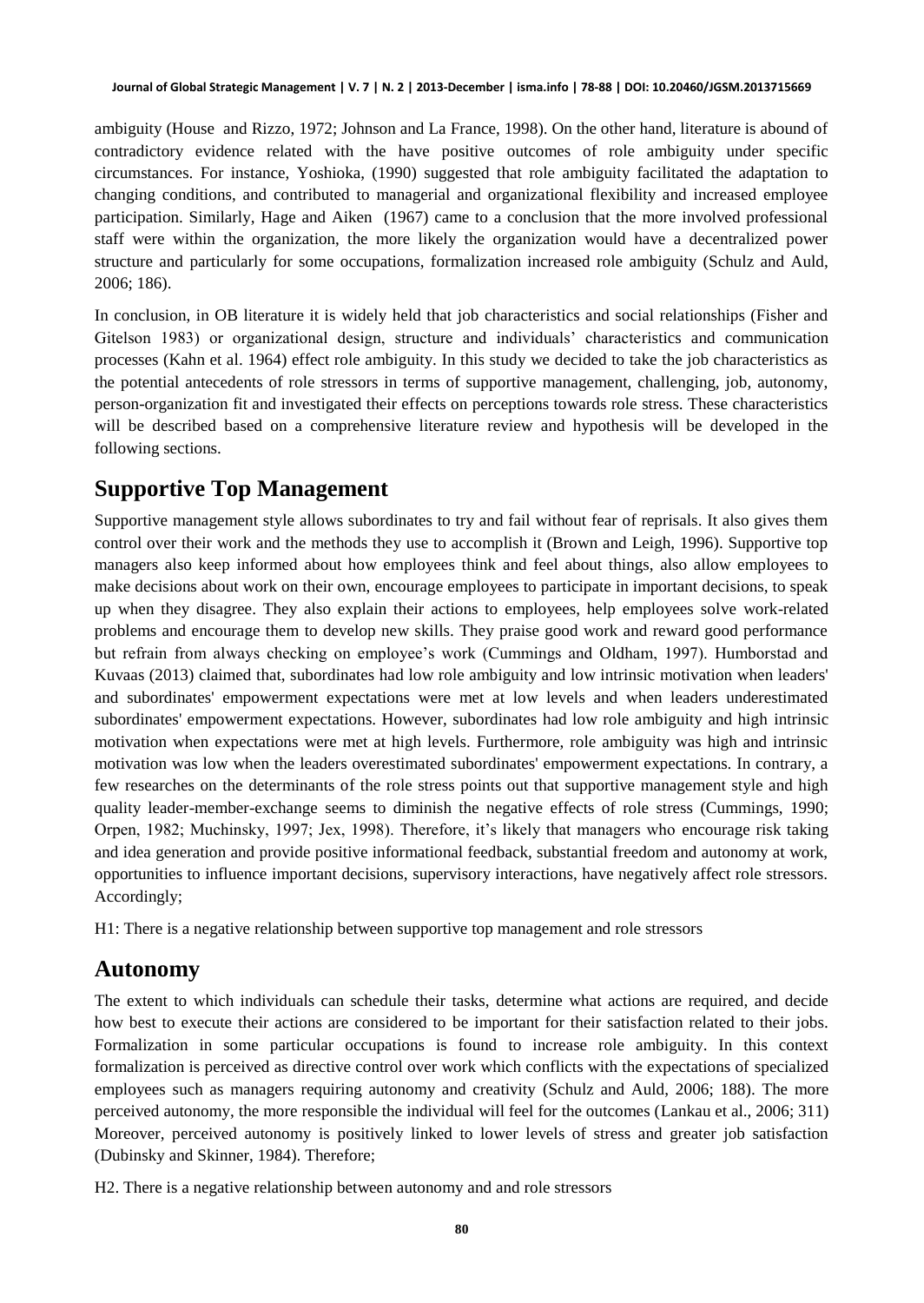# **Challenge**

Challenge reflects an individual"s desire to be stimulated by the job; it can be quantified as the degree that the job requires a variety of skills (Allen et al., 2008; 551). Challenging work induces employees to invest greater amounts of their physical, cognitive, and emotional resources in their work and is likely to result in greater perceived meaningfulness of the work experience (Brown and Leigh, 1996; 360). Furthermore, challenging and complex jobs provide employees the freedom to focus simultaneously on multiple dimensions of their work and permit them to conduct their activities without external controls or constraint (Oldham and Cummings, 1996). Especially specialized employees tend to be more satisfied with work and more eager to make more of an effort when it is challenging rather than boring (Brown and Leigh, 1996, 361; Gündüz Çekmecelioðlu, 2006). Therefore, chemical industry managers have a high need for challenging work. The opportunity of challenging work is intrinsically satisfying. Consequently it's observed that characteristics of challenging jobs have positively affected intrinsic motivation of employee and creativity (Amabile et al., 1996; Shalley et al., 2000; Oldham and Cummings, 1996). Accordingly;

H3. There is a negative relationship between job-related challenge and their perceived role stressors

# **Person-Oragization Fit**

Kristof (1996) defined P-O fit as "the compatibility between people and organizations that occurs when: (a) at least one entity provides what the other needs, or (b) they share similar fundamental characteristics, or (c) both"). P-O fit attenuates job stressors, such as role ambiguity and role conflict (Parkington and Schneider, 1979) which, in turn, facilitates job performance (Tubre and Collins, 2000). Furthermore, employees will feel more motivated and less stressed if they feel their job is interesting and when there is a fit between individual and organizational values and job requirements (Meglino et al., 1989; 426). Thus;

H4. There is a negative relationship between P-O fit and role stressors.

# **METHODOLOGY**

# **Measures**

To test the above hypotheses, multi-item scales adopted or developed from prior studies for the measurement of the constructs are used. All constructs are measured using 5-point Likert scales ranging from "strongly disagree" (1) to "strongly agree" (5). Supportive top management by 7 items adopted from studies of Amabile et al. (1996) and Oldham and Cummings (1997). Autonomy is measured using three items from Amabile et al.`s (1996) autonomy scale. Similarly, challenging job is measured using four items from the study of Amabile et al. (1996). Person- organization fit is measured with four items, which adopted from scales of Netemeyer et al. (1997). Role stress is measured using six items- three for role ambiguity and three for role conflict- from Rizzo et al.`s (1970) role stress scale.

#### **Sampling**

After developing the new question items in English, three academics graduated from US based universities, evaluated the content and meaningfulness of the items to establish face validity. They did not note any difficulty in understanding the items or scales. These new and adopted question items were first translated into Turkish by one person and then retranslated into English by a second person using the paralleltranslation method. The two translators then jointly reconciled all differences. A draft questionnaire was developed and then evaluated and revised in discussions with academics from Turkey, with knowledge of organizational behavior and innovation as expert judges. The suitability of the Turkish version of the questionnaires was then pre-tested by five part-time graduate students who are full-time employees working in industry. Respondents did not demonstrate any difficulty understanding the items or scales. After confirming the questionnaire items, the questionnaires were distributed and collected by the authors, applying the "personally administrated questionnaire" method.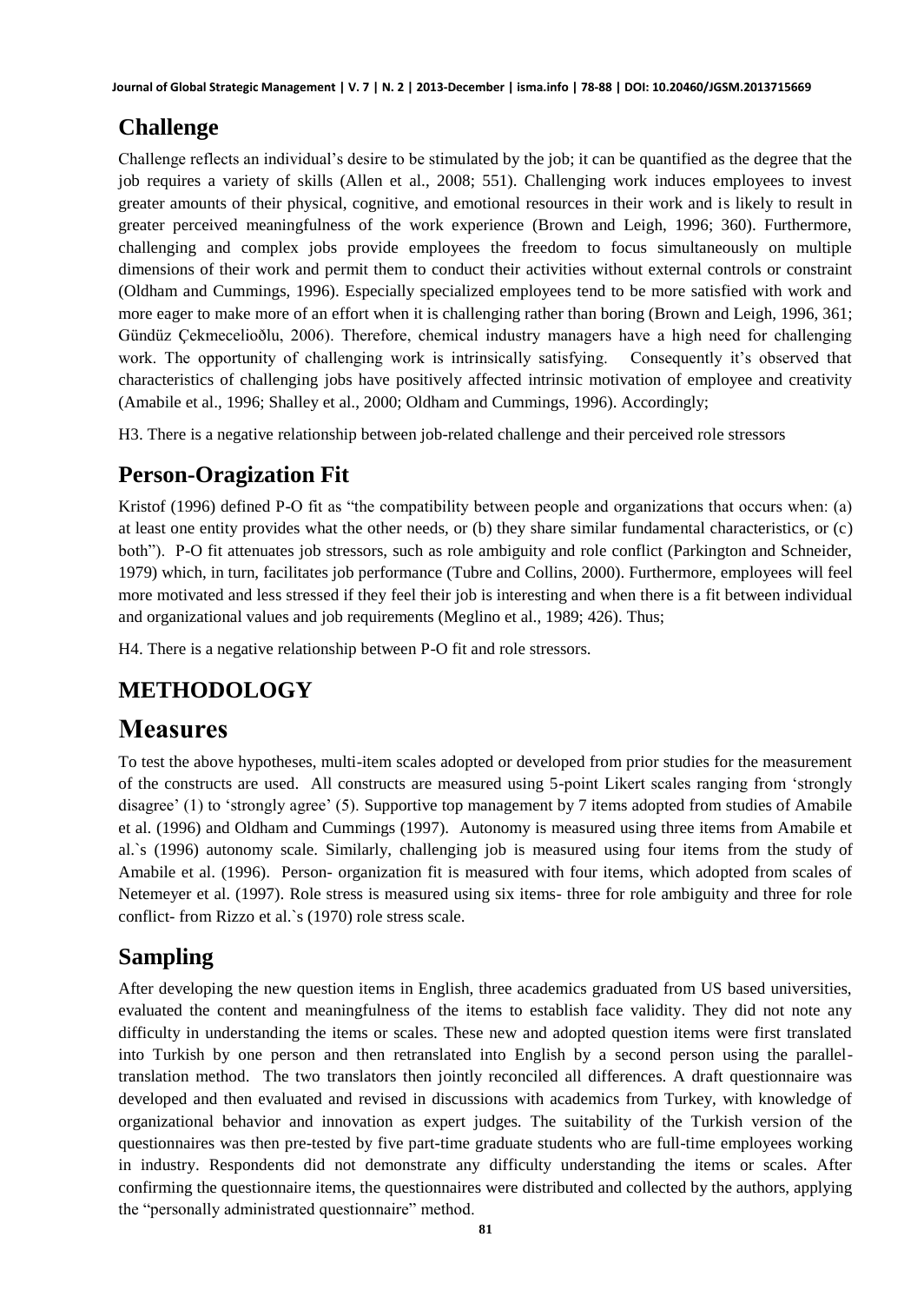#### **Journal of Global Strategic Management | V. 7 | N. 2 | 2013-December | isma.info | 78-88 | DOI: 10.20460/JGSM.2013715669**

The sampling population consists of 600 employees of the three large sized manufacturing firms operating in chemical industry located around Kocaeli. The firms were selected because they were at the first 500 list of Istanbul Chamber of Commerce since 5 year. In addition, these firms (i) are organized and managed based on a Western management style, e.g., they operate in accordance with ISO and European quality standards, and (ii) they are exporting their products to Western companies such as Germany, UK, Spain. First, we contacted the firms" General Managers by telephone and explained the aim of the study to them. Then we sent 200 surveys to the each firm and asked for first line and middle managers who are the most knowledgeable about the organization"s operations, financial situation, culture, and employees, to fill out our survey. After qualifying the respondents, we informed each that his/her responses would remain anonymous and would not be linked to them individually, nor to their companies, or products. This was done to assure anonymity, thus increasing the motivation of informants to cooperate without fear of potential reprisals. In addition, we assured respondents that there were no right and wrong answers and that they should answer questions as honestly and forthrightly as possible. These procedures reduced the evaluation apprehension and made the subjects less likely to edit their responses to be more socially desirable, lenient, and consistent with how they think the researchers wanted them to respond (Podsakoff et al., 2003).

Of the 600 managers asked to participate, 282 agreed and completed our questionnaires. However, 35 surveys had missing values, resulting in 247 surveys. Thus, our analyzable sample consisted of 247 employees of three firms. In our sample, the respondents were senior first line managers (78%); middle managers (22%). The mean age of the participants were  $33.27$ (s.d.=5.58); the proportion of women, 11%, and married 69,5%. Of the participants, %37 had post graduate education.

#### **Analysis and Results**

#### **Measure Validity and Reliability**

We evaluated the reliability and validity of our constructs using confirmatory factor analysis (CFA) (Anderson and Gerbing, 1988; Fornell and Larcker, 1981). By using AMOS 4.0, we investigated all six constructs (involving 25 question items) in one CFA model by use of all surveys (N=247). One item from the role ambiguity and person-organization fit scale tended to cross-load on other factors. An examination of these items revealed that deleting them would not deteriorate the content validity of the role ambiguity and person-organization fit. Therefore, we dropped one of the role ambiguity and person-organization fit items. After the elimination of these two items, the resulting measurement model was found to fit the data reasonably well: the resulting measurement model was found to fit the data reasonably well:  $\chi$ 2(330) = 698,1, Comparative Fit Index (CFI) = .91, Incremental Fit Index (IFI) = .91, Tucker-Lewis Index (TLI) = .90  $\chi$ 2/df  $= 2.12$ , and root-mean-square error of approximation RMSEA  $= 0.067$  and (RMSEA)  $= 0.071$ . In addition, all items loaded significantly on their respective constructs (with the lowest t-value being 2.50), providing support for convergent validity.

Table 1 reports the reliabilities of the multiple-item, reflective measures, along with construct correlations and descriptive statistics for the scales. Table 1 shows that there are a moderate correlations among the person-organization fit variables (such as,  $r = .514$ ). However, we should note that we were expecting these scores, because, in practice, for instance, the fit between personal values and organizational dynamics is highly related to the management style and job characteristics.. Our CFA and discriminant validity analysis also shows that they are statistically separate constructs.

Table 1. Descriptive statistics, correlations and composite reliabilities

Table 1 also demonstrates that all AMOS 4.0 based composite reliabilities are well beyond or close to the threshold levels suggested by Nunnally (1978) and Fornell and Larcker (1981). After conducting these tests, we conclude that our measures have adequate discriminant and convergent validity.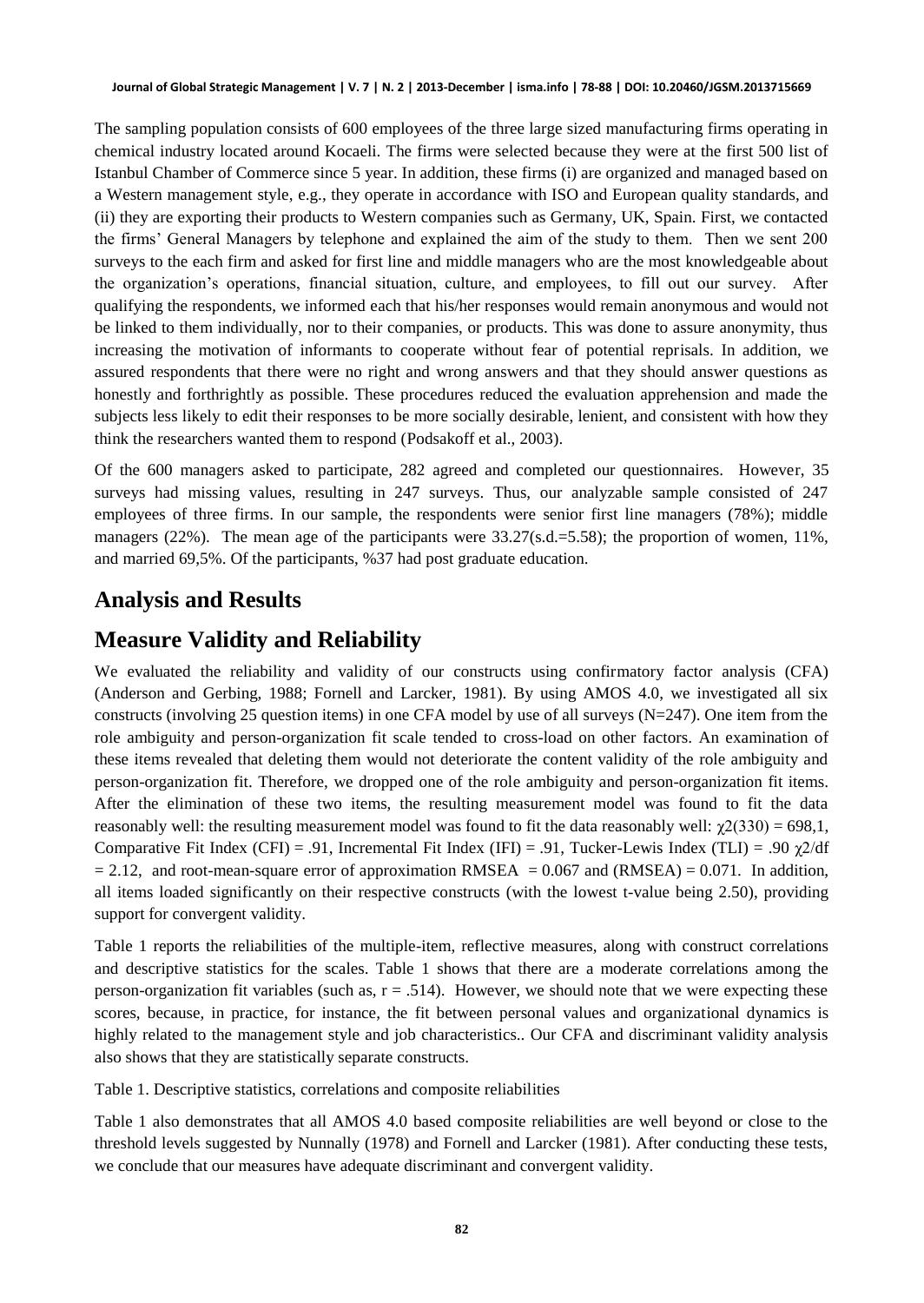# **Hypothesis Testing**

To test our hypotheses, we performed a multiple linear regression model and structural equation modeling (SEM). The results of the path analysis are shown at Table 2. The results indicate that supportive top management negatively affects the role ambiguity ( $\beta$ = -0,141, p<.05), partially supporting H1. Challenge negatively effects both role ambiguity (β= -0,624, p<.01) and role conflict (β= -0,731, p<.01), supporting H3. Moreover, the results demonstrates person-organization fit is negatively associated with role ambiguity ( $\beta$ = 0,484, p<.01), partially supporting H4. However, the results do not provide any empirical evidence in support of the direct relationships between autonomy and role stressors.

|                              |                | Mean | St.d  | Composite<br>reliability | 1        | 2        | 3          | 4        | 5        | 6   |
|------------------------------|----------------|------|-------|--------------------------|----------|----------|------------|----------|----------|-----|
| Supportive top<br>management | 1              | 3,54 | ,847  | 0,82                     |          |          |            |          |          |     |
| Autonomy                     | $\overline{2}$ | 3,25 | ,879  | 0,78                     | $,522**$ |          |            |          |          |     |
| Challenge                    | 3              | 4,23 | .668  | 0,89                     | $,380**$ | $.314**$ | $- -$      |          |          |     |
| Person-Org. Fit              | $\overline{4}$ | 3,51 | ,877  | 0,90                     | $.451**$ | $.514**$ | $.456**$   | $-$      |          |     |
| Role ambiguity               | 5              | 2,19 | 1,191 | 0,76                     | $-146*$  | $-144*$  | $-0.245**$ | $-197**$ | --       |     |
| Role conflict                | 6              | 2,59 | 1.108 | 0,84                     | $-101$   | $-.115$  | $-.290**$  | $-188**$ | $.350**$ | $-$ |

|  |  | Table 2. Path analysis |
|--|--|------------------------|
|--|--|------------------------|

| Path                                                   | â         |
|--------------------------------------------------------|-----------|
| Supportive top management $\rightarrow$ Role ambiguity | $-141*$   |
| Autonomy $\rightarrow$ Role ambiguity                  | $-.028$   |
| Challenge $\rightarrow$ Role ambiguity                 | $-.624**$ |
| Person-organization fit $\rightarrow$ Role ambiguity   | $-484**$  |
| Supportive top management $\rightarrow$ Role conflict  | ,146      |
| Autonomy $\rightarrow$ Role conflict                   | $-.024$   |
| Challenge $\rightarrow$ Role conflict                  | $-731**$  |
| Person-organization fit $\rightarrow$ Role conflict    | $-112$    |

Also, our results indicate that work environment characteristics explains the 32% of variance  $(R2 = .32)$  in the role ambiguity, and 13% of variance  $(R2 = .13)$  in the role conflict.

# **CONCLUSION**

Most of the previous studies indicate that stress has important effects on personal and organizational outcomes while underestimating the organizational and managerial regulations in general, work environment characteristics in particular to overcome the role stress. This research offers a contribution to OB literature by presenting a model of interrelationships among work environment -in terms of supportive top management,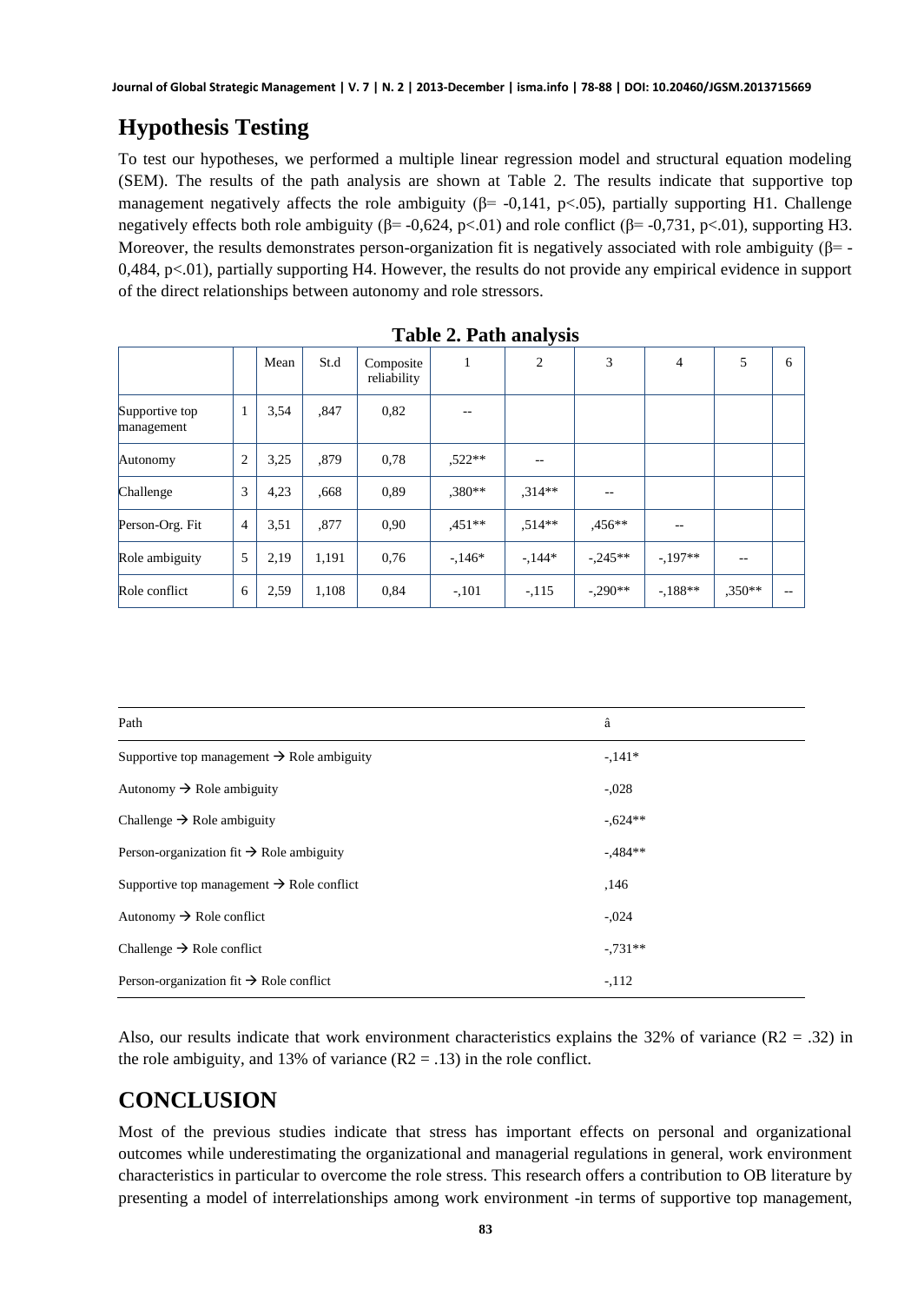autonomy, challenge and person-organization fit- and role stress. By highlighting the role of work environment characteristics in influencing role stress perceptions, this study offers a framework for researchers and practitioners to visualize and understand the ways to induce perceived role stress through work environment characteristics, thus enhancing the movement of Role Theory in the OB literature. This study, specifically, makes four contributions to the literature.

First the findings of this study essentially show that a managerial style that empowers and supports the employees and is closely related to the role stress perceptions. Generally, positive treatments from the top management towards employees are perceived as evidence that the organization cares about its employees and recognizes their contributions. Indeed supportive management is a communication centered approach which includes providing employees sufficient information about their roles as well as freedom and support. Specifically the positive attitudes and behaviors of the top management, such as recognizing and respecting the ideas of the employees, encouraging them to take initiative, and providing feedback, may create a work environment in which employees can understand their roles and tasks clearly in a more focused manner. As a consequence, employees at any hierarchical level are more likely to experience less stress.

Second this study investigates the effects of challenging job on the role stressors. The findings suggest that the more challenging work results with the less degrees of role ambiguity and role conflict. This means that when the jobs and tasks are complicated to a certain extent, employees require more freedom, independence, and discretion in carrying out them. So the employees feel clearer about the content and boundaries of their roles and tasks. And when the employees are clear about their own and their co-workers` roles and tasks, in addition to the less intervention from the top managers and customers, the conflicts related to their tasks probably lessen or even disappear. Thus, challenging work results with less ambiguity and conflict. Also when the tasks are more challenging, individuals pay more attention on carrying out them. The higher levels of attention may lead to higher levels of motivation and performance as well.

Third, the results show that the congruence of personal and organizational values has an inducing influence on role ambiguity. Person organization fit refers to transparent organizations having particular values, and employing the right individuals concerning these values, with an effective knowledge sharing mechanism. In this sense, person-organization fit would provide organization-wide shared values and perceptions that result with less uncertainty and anxiety. Hence employees are more likely to feel more confidence. This result is especially important for managers and researchers who want to build and develop a work environment that prevents the role stressors.

Surprisingly, this study provides no empirical evidence in support of the relationships between autonomy and role stressors. This does not mean that autonomy has no relationship with role stressors; rather autonomy may influence the role stressors via other job characteristics due to the significant covariance among them. Moreover, this interesting result considering autonomy may be caused by the internal dynamics of the chemical industry Chemical industry is a competitive industry at its mature stage. In such mature industries, there are clear and well-established hierarchical systems providing formal rules and procedures and guides. In this sense, employees are not encouraged to take initiatives; rather they are expected to follow the welldefined patterns, shelving the autonomy. So employees are more certain about the content and boundaries of their tasks and are not to face incompatible role expectations of managers, customers and co-workers. This interesting result questions the widely held assumption which considers autonomy as a universal solution.

From this research, the implications for managers are three-fold. First, top management should design and nurture a communication centered work environment where employees at any hierarchical level i) are safe to interact with the management as well as each other without feeling rejected or punished, ii) can receive feedback about their past behaviors and performance, iii) can participate the decision making process and iv-) can feel that their efforts and contributions are recognized. Also, management should foster an ongoing dialogue and interactions among employees at after-work meetings and parties to develop an informal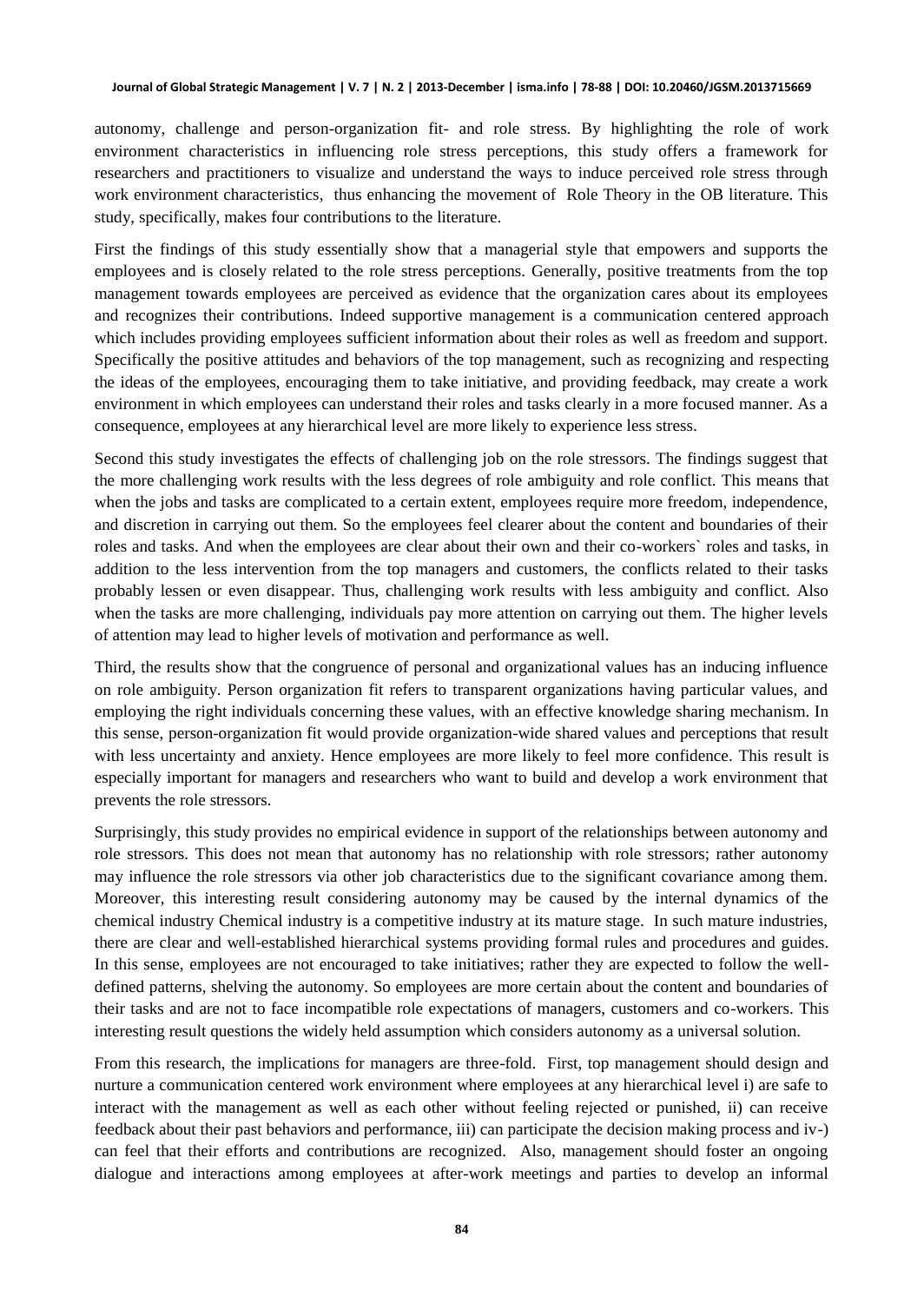#### **Journal of Global Strategic Management | V. 7 | N. 2 | 2013-December | isma.info | 78-88 | DOI: 10.20460/JGSM.2013715669**

communication mechanism in order to build and develop a work environment that lessens the stress perceptions.

Second, management should realize the importance of the job design and take the necessary steps to design the job to be challenging and interesting rather than boring. Based on the fact that challenging jobs are likely to stimulate motivations and result in greater perceived meaningfulness of the work experience, management should look new ways to make the jobs and tasks more challenging.

Third, management should attach importance in employing new individuals; as the results strongly recommend that person-organization fit plays a significant role in lessening the stress perceptions. So management should deepen the recruitment process in general, and highlight the personality tests within the recruitment process in particular. Moreover, management should also establish and promulgate an organizational culture in accordance with its employees` norms and values.

The findings of this study, however, should be tempered with an understanding of the conditions in which the research was conducted. First, this study is conducted on large sized firms; so the results reflect the behavioral and perceptional patterns of large sized firms. Second, these results reported here emerge from a local area; results may differ for firms located on different areas, operating under different cultural, environmental and political conditions. Third, the sample is composed of employees of the firms operating in chemical industry in general mature industries in particular; results may differ for different industries at different stages of the industrial life cycle. Despite these limitations, this study provides important implications from theoretical and practical perspectives. Our findings help to open the black box of the antecedents of role stressors in large sized firms and shed light on how to induce the stress perceptions through the job characteristics. This study also contributes to the Role Theory by suggesting that supportive top management, challenging job and P-O fit can help to build a mechanism to fight the role stress, particularly in large sized firms in which the employees are most likely to be drawn in stress. This research just scratches the surface of this important, but understudied subject. Future researchers will find the area of the antecedents of the role stress rich and fruitful for OB literature.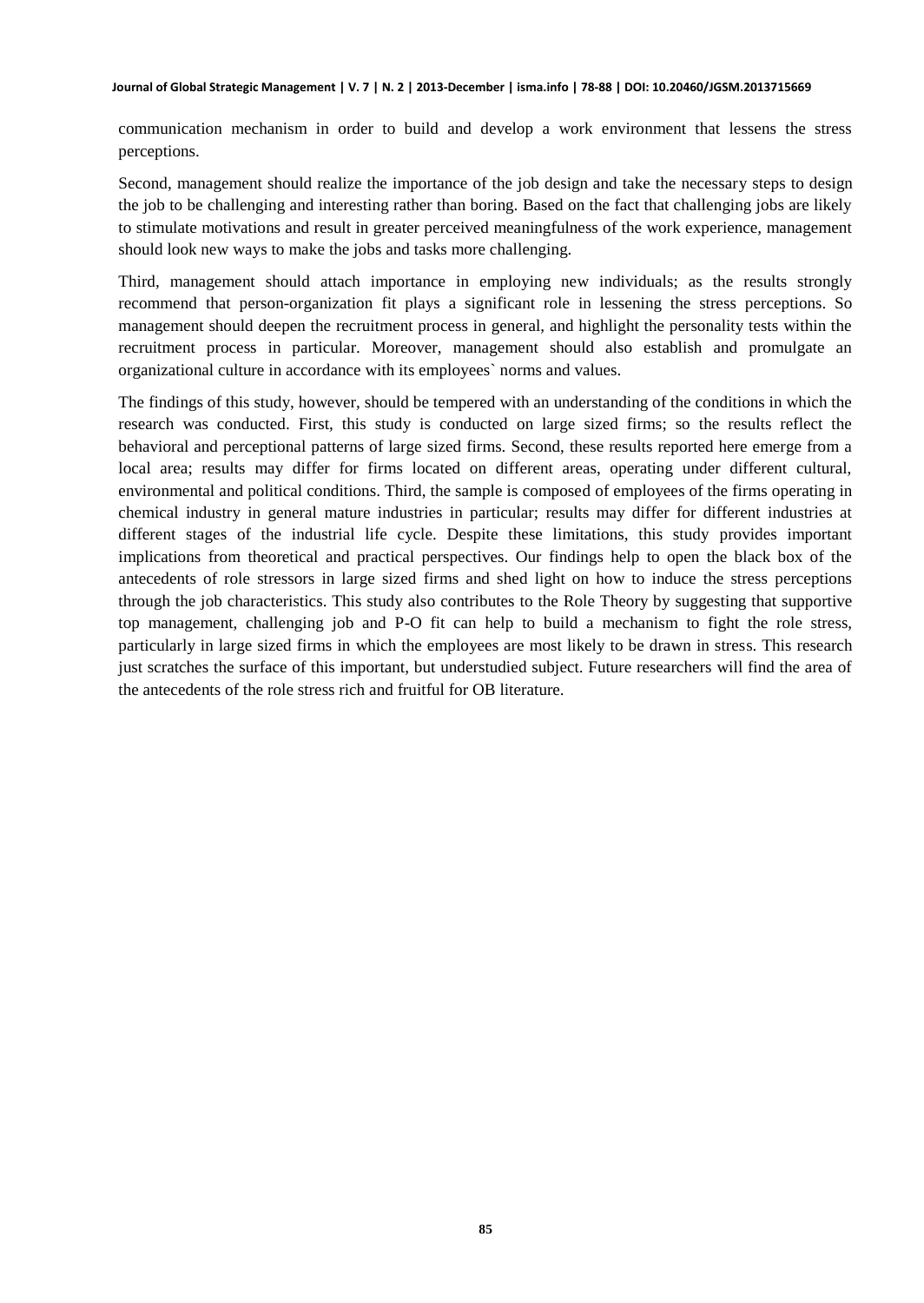#### **REFERENCES**

Allen, M.W., Armstrong, D.J., Reid, M.F. and Riemenschneider, C.K. (2008), "Factors impacting the perceived organizational support of IT employees", Information & Management, Vol. 45, pp.556-563.

Amabile, T. M., Conti, R., Coon, H., Lazenby, J. and Herron, M. (1996), Assessing The Work Environment For Creativity. Academey of Management Journal, 39(5), pp.1154-1184.

Anderson, J.C. and Gerbing D.W. (1988), Structural Equation Modeling in Practice: A Review and Recommended Two - Step Approach. Psychological Bulletin, 103, pp.411-423.

Brown S. P. and Leigh T. W. (1996), A New Look at Psychological Climate and Its Relationship to Job Involvement, Effort, and Performance. Journal of Applied Psychology, 81(4), pp.358-368.

Cummings A. and Oldham G.R. (1997), Enhancing Creativity: Managing Work for the High Potential Employee. California Management Review, 40(01), pp.22-38.

Cummings W.K., (1990), The culture of effective science: Japan and the United States. Minerva, 28(4), pp.426-445.

Çekmecelioğlu, H. G., (2011), Algılanan Örgüt İkliminin Çalışanların İş Tatmini, Duygusal Bağlılık ve Örgütsel Vatandaşlık Davranışı Üzerindeki Etkilerinin İncelenmesi. Yönetim, 22 (68), ss.29-47.

Çekmecelioðlu, H. G., (2006), Ýþ Tatmini ve Örgütsel Baðlýlýk Unsurlarýnýn Yaratýcýlýk Üzerindeki Etkileri. Ýktisat Ýþletme ve Finans, 21, ss.120-131.

Dubinsky, A. J. and Skinner, S. J. (1984), Impact of Job Characteristics on Retail Salespeople's Reactions to Their Jobs. Journal of Retailing, 60(2), pp.35-62.

Dupre, K. E. and Day, A. L. (2007), The Effects of Supportive Management and Job Quality on the Turnover Intentions and Health of Military Personel. Human Resource Management, 46(2), pp.85–201.

Fisher, C. and Gitelson, R. (1983), A Meta-Analysis of the Correlates of Role Conflict and Role Ambiguity. Journal of Applied Psychology, 68, pp.320-333.

Fornell, C. and Larcker, D.F., (1981), Evaluating structural equation models with unobservable variables and measurement error. Journal of Marketing Research, 18 (1), pp.39-50.

Gross, Neal, Ward S. Mason, and Alexander W. McEachern, (1958), Explorations in Role Analysis. New York: Wiley.

Hage, J. and Aiken, M., (1967), Relationship of Centralization to Other Structural Properties. Administrative Science Quarterly, 12(1), pp.72-92.

House, R. and Rizzo, J. (1972), Role conflict and ambiguity as critical variables in a model of organizational behavior. Organizational Behavior and Human Performance, 7, pp.467-505.

Humborstad, S. I. W., and Kuvaas, B. (2013), Mutuality in leader-subordinate empowerment expectation: Its impact on role ambiguity and intrinsic motivation. The Leadership Quarterly, (24), pp.363-377.

Jex, S. M.(1998), Stress and job performance: Theory, research, and implications for managerial practice. Thousand Oaks, CA: SAGE Publications.

Johnson, J., and La France, B. (1998), The impact of formalization, role conflict, role ambiguity and communication quality on perceived organizational innovativeness in the cancer information service. Evaluation and the Health Professions, 21(1), pp.27-51.

Kagan J, (1972), The psychologists, Oxford University Press.

Kahn, R. L., Wolfe, D. M., Quinn, R. P., Snoek, J. D., and Rosenthal, R. A. (1964), Organizational Stress: Studies in Role Conflict and Ambiguity. New York: Wiley.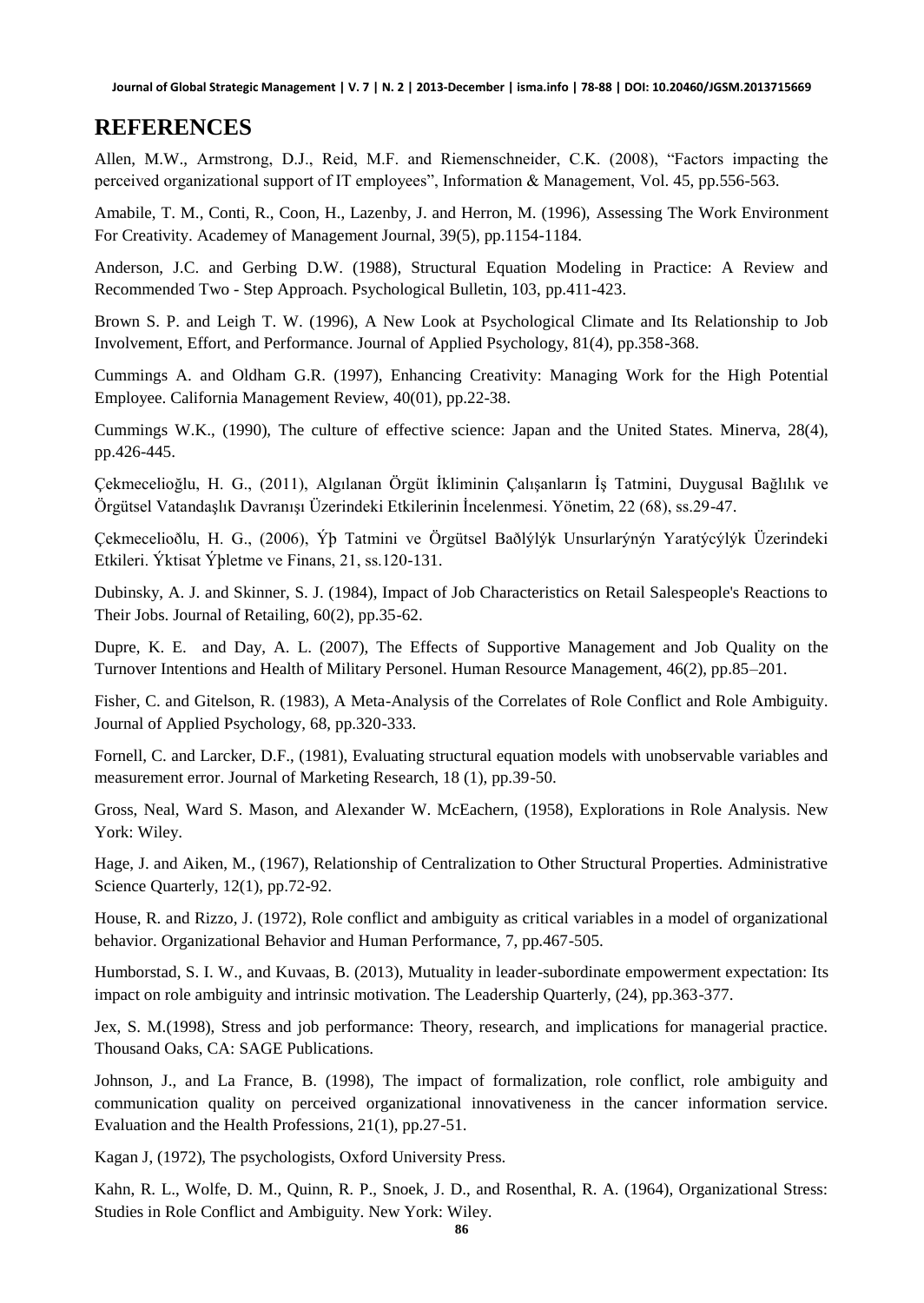Kristof, A. L., (1996), Person-Organizatýon Fýt: An Integratýve Revýew of its Conceptualýzatýons, Measurement, and Implýcatýons. Personnel Psychology, 49(1), pp.1–49.

Lankau, M., Carlson, D.S. and Nielson, T.R. (2006), The mediating influence of role stressors in the relationship between mentoring and job attitudes. Journal of Vocational Behavior, 68, pp.308-322.

Meglino, B. M., Ravlin, E. C. and Adkins, C. L., (1989), A Work Values Approach to Corporate Culture: A Field Test of The Value Congruence Process and its Relationship to İndividual Outcomes. Journal of Applied Psychology, 74(3), pp.424-432.

Mohr A. T. and Puck J. F., (2007), Role Conflict, General Manager Job Satisfaction and Stress and the Performance of IJVs. European Management Journal, 25(1), pp.25-35.

Moore, J. E. (2000), One Road To Turnover: An Examination of Work Exhaustion in Technology Professionals, MIS Quarterly, 24/ 1, pp.141-168.

Muchınsky, Paul M. (1997), Psychology Applied To Work. Itp, Company.

Netemeyer RG, Boles JS, McKee DO, McMurrian R. (1997), An investigation into the antecedents of organizational citizenship behaviors in a personal selling context. Journal of Marketing, 61(3), pp.85–98.

Nunnally, J. C. (1978), Psychometric Theory. New York, NY: McGraw-Hill.

Oldham, G. R., and Cummings, A. (1996), Employee creativity: Personal and contextual factors at work. Academy of Management Journal, 39, pp.607-634.

Orpen, C., (1982), Student Versus Lecturer Assessment of Learning: A Research Note. Higher Education, 11(5), pp.567-572.

Pandey, S. and Kumar, E.S. (1997), ''Development of a measure of role conflict'', International Journal of Conflict Management, Vol. 8 No. 3, pp.187-215.

Parkington, J. P., and Schneider, B. (1979,. Some correlates of experienced job stress. A boundary role study. Academy of Management Journal, 22, pp.270–281.

Podsakoff, P. M., MacKenzie, S. B., Lee, J.-Y., and Podsakoff, N. P. (2003), Common method biases in behavioral research: A critical review of the literature and recommended remedies. Journal of Applied Psychology, 88, pp.879-903.

Rizzo, J.R., House, R.J. and Lirtzman, S.I., (1970), Role Conflict and Ambiguity in Complex Organizations. Administrative Sciences Quarterly, 15, pp.150-163.

Schulz, J. and Auld, C., (2006), Perceptions of Role Ambiguity by Chairperson and Executive Officers in Queensland Sporting Organisations. Sport Management Review, 9, pp.183-202.

Shalley, C.E., Gilson, L.L., and Blum TC. (2000), Matching creativity requirements and the work environment: Effects on satisfaction and intentions to leave, Academy of Management Journal 43, pp.215- 223.

Smith, E. E. (1957), The effects of clear and unclear role expectations on group productivity and defensiveness. Journal of Abnormal and Social Psychology, 55, pp.213-217.

Tubre, T. C. and Collins, J. M., (2000), A Meta-Analysis of the Relationships Between Role Ambiguity, Role Conflict, and Job Performance. Journal of Management 26, pp.155-169.

Widmer, C ., (1993), Role Conflict, Role Ambiguity, and Role Overload on Boards of Directors of Nonprofit Human Service Organizations. Nonprofit and Voluntary Sector Quarterly. 22 (4), pp.339-356.